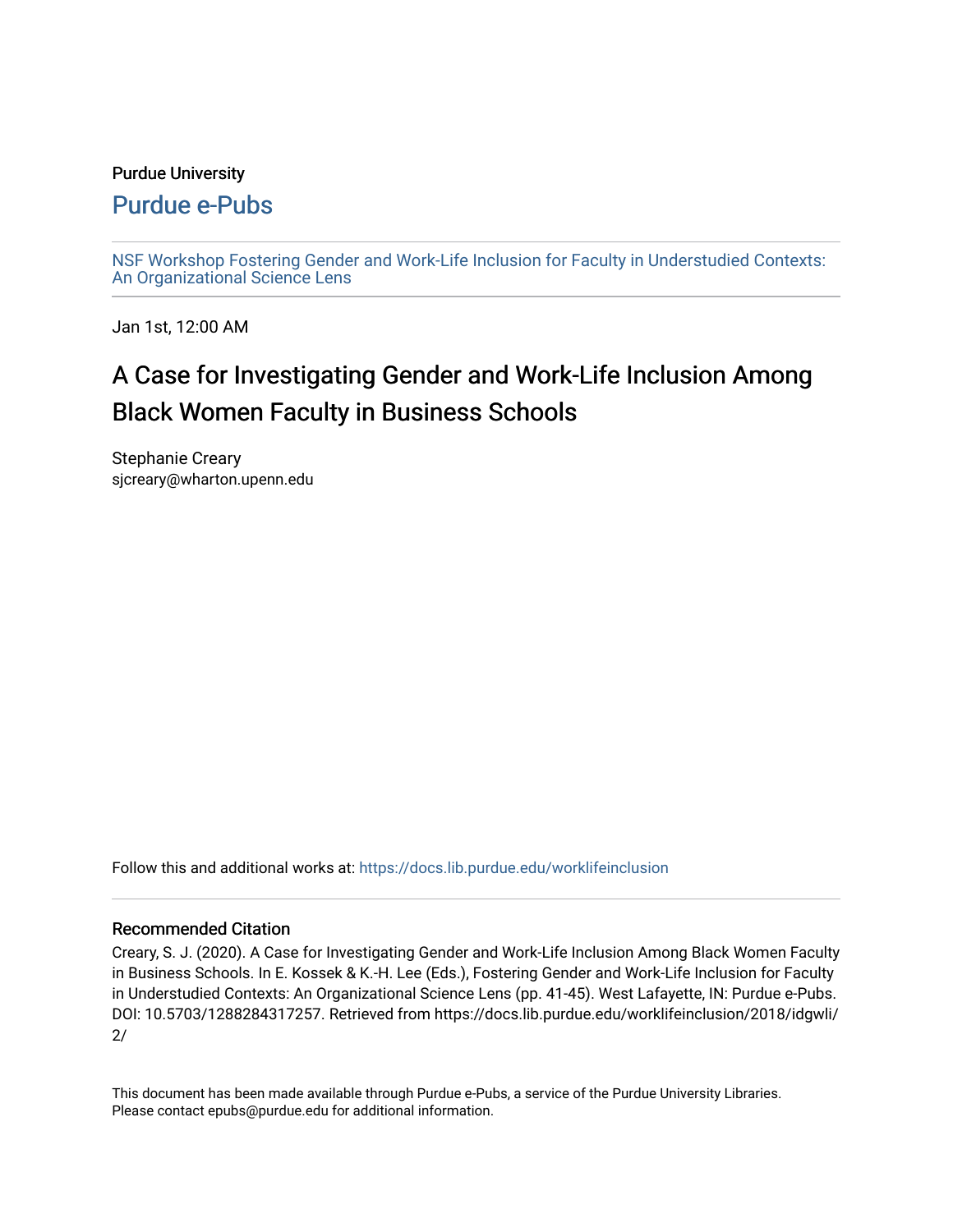## **A Case for Investigating Gender and Work-Life Inclusion Among Black Women Faculty in Business Schools**

Stephanie J. Creary University of Pennsylvania

 business schools, however, black women may be among the most prevalent, yet still underrepresented, minority faculty group. Taken together, insights from the PhD Project, a variety of nonprofit public policy organizations and think tanks, and other academic fields likely to be unmarried, already mothers or actively contemplating motherhood, and are more likely to desire employment in Universities that embrace intersectional conversations on gender ideas for future research and policy development that are intended to increase the recruitment and retention not only of black women faculty but underrepresented minority faculty as a whole There is a dearth of African American, Hispanic, and Native American faculty in US suggest that as compared to their white women counterparts, black women faculty may be more and work-life inclusion. This paper posits and explores two related hypotheses and proposes in US business schools.

women faculty in business schools, specifically, and fostering gender and work-life inclusion. likely to be black women relative to any other underrepresented minority group of women or *men.* My second hypothesis is that *as compared to white women faculty in business schools, that embrace intersectional conversations on race and work-life inclusion*. While it would be wonderful to test these hypotheses, it is clear that we know very little about black women business school faculty as a whole, which makes it difficult to paint even deeper intersectional larger group of underrepresented minority faculty and (b) lack adequate research on differences increase and retain faculty diversity in business schools. As evidence, I draw on insights from the PhD Project, research from a variety of nonprofit public policy organizations and think tanks, I would like to begin by offering two untested hypotheses that I believe warrant further research investigation as we begin to understand intersectional differences and desires among Wy first hypothesis is that *underrepresented minority faculty in US business schools are more black women faculty in business schools are more likely to be unmarried, already mothers or are actively contemplating motherhood, and are more likely to seek employment in Universities*  insights within this already intersectional group. I believe that it is troubling that we (a) lack adequate research on black women business school faculty given their representation within the among black women faculty given the intensive and extensive efforts that are being made to and research from other academic fields to support my assertions.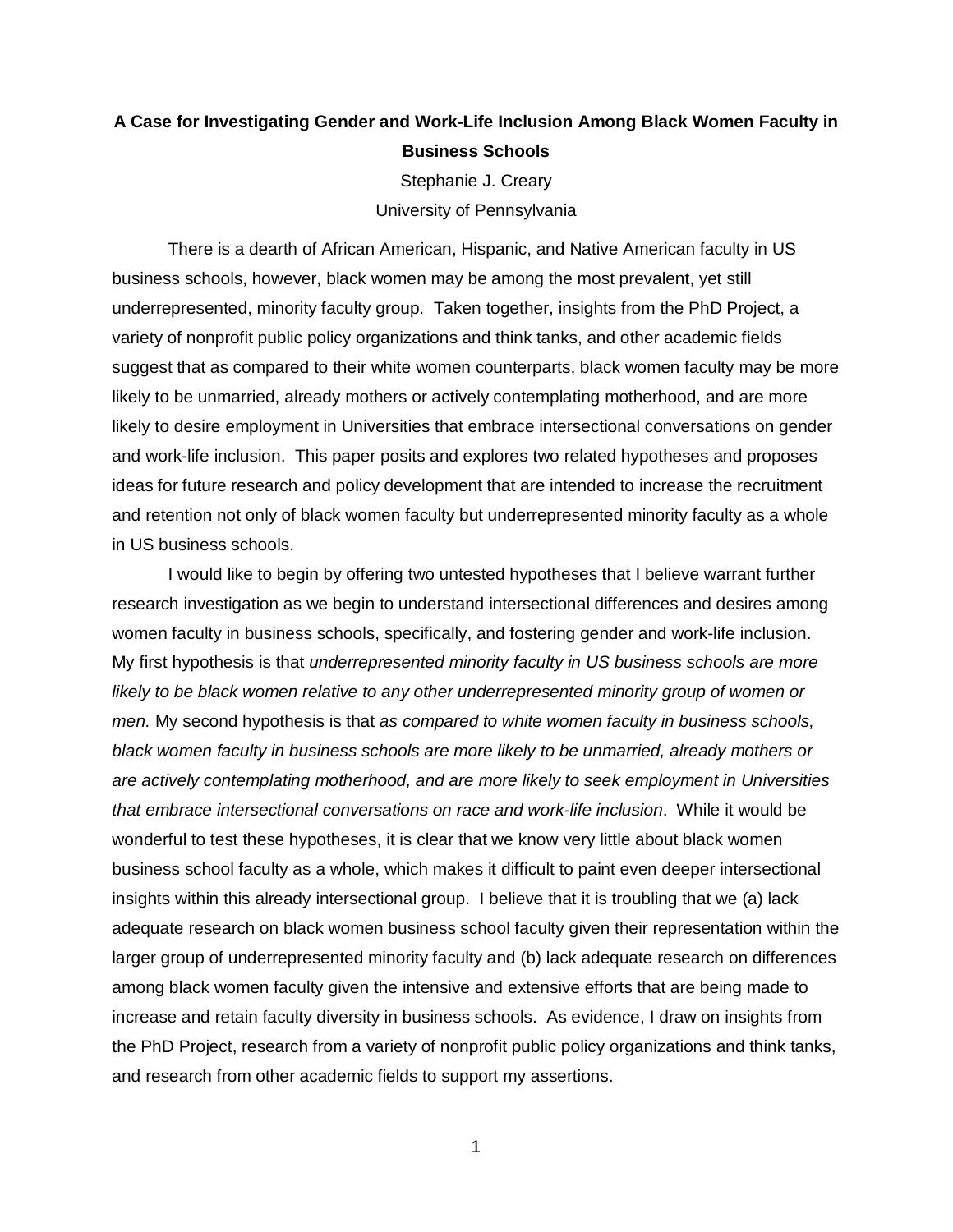Since 1994, the PhD Project has taken on the task of helping to increase the number of underrepresented minority faculty in business schools. As of today, more than 200 US business student members of the PhD Project outperform their peers on doctoral program completion 70% completion rate for US doctoral students overall. Doctoral student graduates of the PhD Project also outperform their peers on faculty retention rates with a 97% retention rate for PhD efforts, the PhD Project has helped to quadruple the number of minority business professors (including African American, Hispanic American, and Native American faculty) to more than 1,000 total in 25 years (PhD Project, 2018). schools work with the PhD Project in some capacity to increase faculty diversity. Doctoral rates with a 90% doctoral program completion rate for PhD Project members as compared to a Project professors as compared to a 60% retention rate for US professors overall. Through their

 intersectional differences and experiences. Here, I will offer an array of statistics that I have pieced together from nonprofit public policy organizations and think tank sources on four-year Let me start with **college completion and marriage rates.** According to the Brookings Institute, percent of black men in this same age group. However, marriage rates are actually declining for Despite these successes, I would be remiss if I did not suggest that black women business school faculty, in particular, may face tough choices, challenges, and a stark reality when it comes to marriage and motherhood and balancing those life choices with a professional career in academia especially in environments that are not forward-thinking when it comes to college completion rates, marriage rates, and motherhood rates among white and black women. women are **completing four years of college** at faster rates than men and the marriage gap among college educated and non-college educated women is widening such that non-college educated women are more likely to be married (Brookings, 2017). In 2015, the Brookings Institute revealed that 45 percent of white women in the US ages 25-35 had four-plus years of college education as compared to 35 percent of white men, 20 percent of black women, and 17 black women with an undergraduate degree. While black college graduates as a whole are less likely to be married (Brookings, 2017), "a black woman with an undergraduate degree aged between 35 and 45 is 15 percentage points less likely to be married than a white woman *without*  [an] undergraduate degree."

 black and white women in the US though mothers as a whole are increasingly unmarried. We In addition to college completion and marriage rates, **motherhood rates** differ among know that women as a whole are waiting longer to have children than a decade ago (Livingston, 2018). Yet, there has been an uptick in the number of unmarried mothers ages 40 to 44 in the last 20 years. In fact, since 1994, motherhood rates among never-married white women in their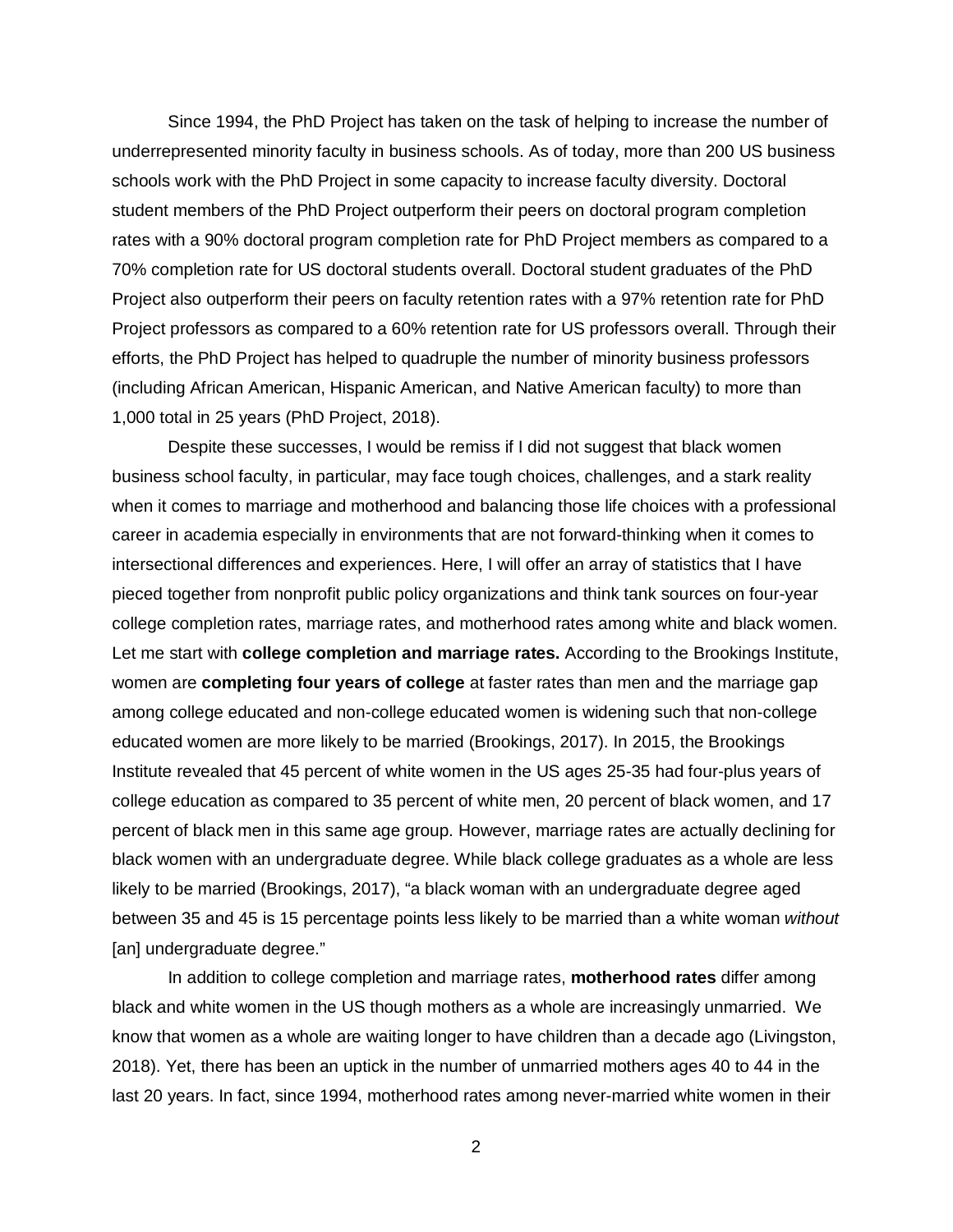early 40s has risen from 13% to 37%. Among never-married black women in their early 40s, motherhood rates have risen from 69% in 1994 to 75% in 2014.

 directions and considerations for gender and work-life inclusion of black women faculty in business schools. Hypothesis 1: *Underrepresented minority faculty in US business schools are or men.* While US business schools are increasing their representation of black women faculty, they have been less successful in increasing their representation of black men faculty, Hispanic faculty, and Native American faculty at the same rates. Currently, we lack clear, empirical groups are less interested in pursuing careers as business school faculty. As a deeper thought, disciplines. Their research and insights suggest that participating in research during the black female peers and may be less exposed to demographically similar role models suggesting garnering greater access to supports and resources at different stages of the process that reinforce their career goals and decisions. My point being, additional research and insights are needed to explain the dearth of black male faculty and Hispanic- and Native American faculty as So, let me now return to my original two hypotheses and propose some future research *more likely to be black women relative to any other underrepresented minority group of women*  insights into these discrepancies. An overly simplistic conclusion would be to suggest that these I offer the insights of our peers who are focused on increasing faculty diversity in STEM undergraduate college years (Carpi, Ronan, Falconer, and Lents, 2016) and exposure to demographically similar role models who are faculty are vital aspects of building awareness of and increasing self-efficacy and interest in academic careers among minority students. That is, black male college students alongside Hispanic- and Native-American college students may be participating less in research during the undergraduate years as compared to their white and a pipeline issue. Yet, there may be other reasons for these discrepancies including that those who are participating in research and finding demographically similar roles models may also be a whole in US business schools as compared to their black female peers and, of course, their white male and female counterparts.

 minority business school faculty. Of note, much of the conversation around increasing faculty diversity in business schools today either focuses on recruiting more women (AACSB, 2018) or recruiting more underrepresented minority faculty (PhD Project, 2018; AACSB, 2018) without given insights from other academic fields suggesting that black women faculty face unique and often additional challenges that may affect their experiences in academia (Reid, 2012). For At the same time, further research is needed to understand the lived experiences of black women faculty as a seemingly more prevalent though still underrepresented group of similar attention to the intersection of gender and race. Attending to this intersection is important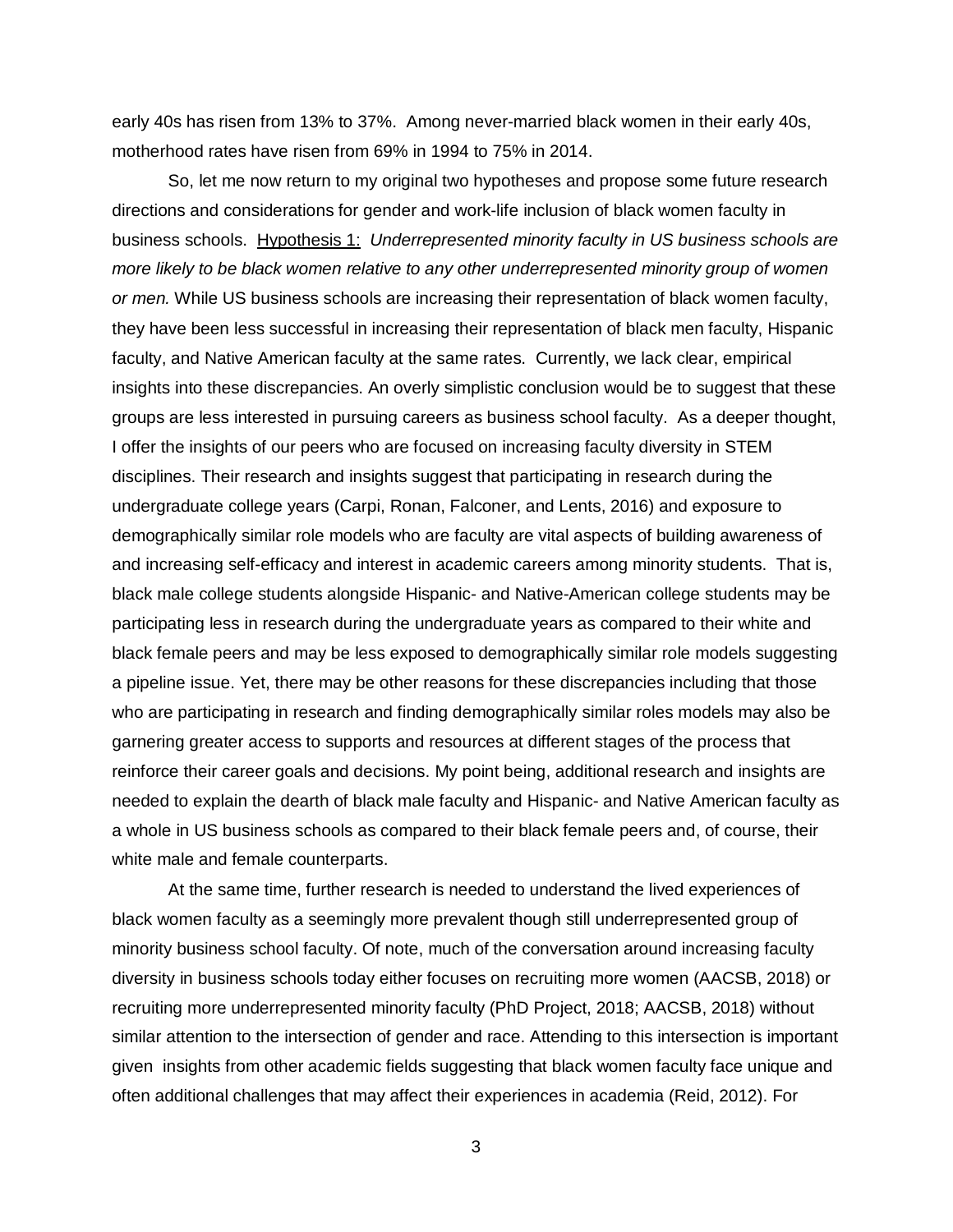example, in a commentary for the American Council on Education, Reid (2012) suggested that black women faculty are performing in roles that are considered contrary to both their gender and race, which may subject them to additional or more intense stereotypes. Thus, future research that examines faculty experiences at the intersection of gender and race is vital to understanding faculty recruitment and retention opportunities and challenges.

 *that embrace intersectional conversations on race and work-life inclusion*. Many of the current and civil unions have been included in related policies. As another example, some Universities have established dependent care funds for faculty who would like to travel to a professional Hypothesis 2: My second hypothesis is that *as compared to white women faculty in business schools, black women faculty are more likely to be unmarried and already mothers or are actively contemplating motherhood and are more likely to seek employment in Universities*  work-life policies offered to help recruit and retain faculty as a whole tend to focus on the circumstances of married faculty and faculty with children. For instance, the AAUP (2010) found that concern over the issue of accommodating the partners of job candidates, often labeled as "dual career couples," has increased since the 1990s. In some cases, domestic partnerships event but also have child care obligations (Harvard University, 2018). In some cases, these policies also extend to faculty who have adult dependent care obligations (Harvard University, 2018).

 the turnover rate among underrepresented minority faculty has been increasing, which they racial diversity and other forms of difference (Liu, 2018). My final point here is that our struggles as an academic field and perhaps as a profession to openly discuss the intersections of gender Yet, the work-life considerations of black women faculty who are unmarried are often under addressed and simplistic insights by their race or their gender are often provided to narrate their experiences. As a result, our understanding of their work-life needs is limited. For example, a recent report on faculty diversity and campus climate at one university revealed that related to the fact that the university is situated in a rural location (Cornell University, 2018). Yet, an independent investigation revealed that some underrepresented minority faculty attributed their departure in part to what they perceived as an overemphasis on gender diversity relative to and race in our conversations about work-life inclusion may threaten our ability to recruit and retain underrepresented minority faculty including black women faculty. I hope my insights and commentary motivate future thinking and policy development in this regard.